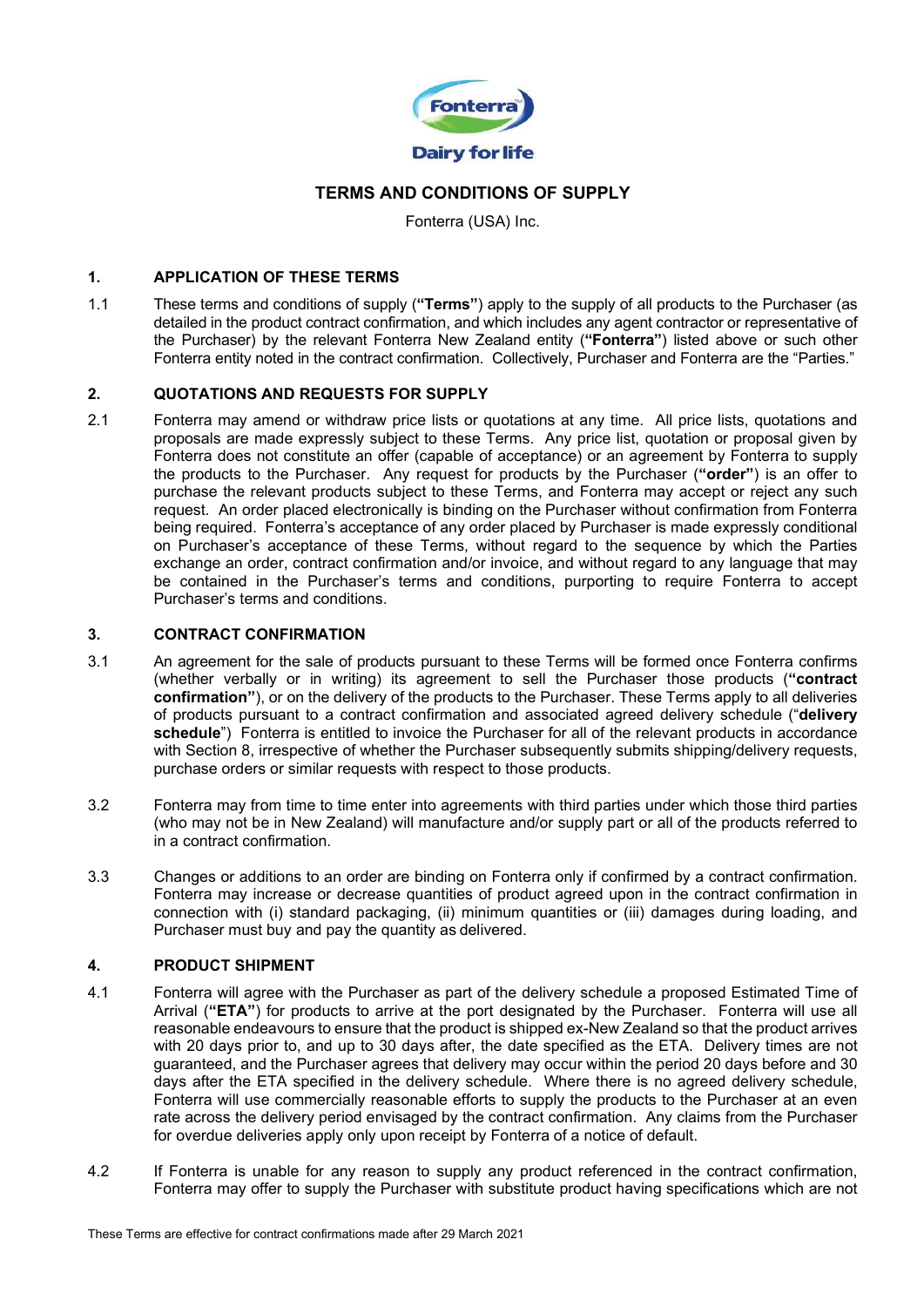materially lower than provided in the contract confirmation or offer to supply an alternative product. If the Purchaser does not agree to Fonterra supplying the Purchaser with a substitute or alternative product, Fonterra may cancel the relevant shipment without liability of any kind to the Purchaser or any third party.

- 4.3 Delivery of products shall be on the Incoterms (2020) basis specified in the contract confirmation. If no Incoterm is set out in the contract confirmation, it shall be (at Fonterra's election) the Incoterm held in our customer information system for the Purchaser or CFR by default. Unless the Incoterms basis noted in the contract confirmation provides otherwise, the Purchaser shall be solely responsible, at its cost, for meeting all import and other regulatory costs and requirements relating to the products shipped to the relevant territories, and for any damage or loss occurring whilst the products are in transit. The Purchaser shall also be responsible for ensuring the products meet all legal and regulatory requirements in the country or territory in which the products are being shipped and/or used by the Purchaser.
- 4.4 The Purchaser must notify Fonterra in writing within 30 days of first having access to the products if there is a shortfall in volume or the Purchaser shall be deemed to accept that the volume is correct. Fonterra may round the quantity of products in a shipment up or down as necessary to ensure the Purchaser receives full container loads of the relevant products (or another applicable load unit). In the event Fonterra rounds the quantity of products contained in a shipment, the amount which the Purchaser is required to pay for such products will be proportionately increased or decreased.
- 4.5 If the arrangements for the shipment and delivery of the products becomes commercially impractical in Fonterra's reasonable opinion, Fonterra shall discuss alternative arrangements with the Purchaser, such as a commercially reasonable substitute location or using a commercially reasonable substitute method of supply. If this is not agreed to by the Purchaser, Fonterra may cancel the relevant shipment without liability.
- 4.6 If the Purchaser requests Fonterra to delay or expedite, or the Purchaser is otherwise delayed in taking delivery of the products as agreed in the contract confirmation and/or delivery schedule, Fonterra may recover from the Purchaser an administration fee, financial hedging costs/fees, product storage, logistics and any related holding costs resulting from such change in delivery or delay. If the Purchaser is unable to take delivery of the products as agreed in the contract confirmation, Fonterra may cancel the applicable shipment and any subsequent shipments without resulting liability. Fonterra may then resell the products to a third party, and the Purchaser shall indemnify Fonterra for any loss or costs (including any product write-off costs) for any storage, disposal, write-down, transport, logistics and any other costs incurred by Fonterra as a result of the Purchaser's inability to take delivery of the products.

# 5. DEFECTS AND ACCEPTANCE

- 5.1 The Purchaser must notify Fonterra in writing within 30 days of delivery of the products if there is any apparent physical damage, defect or a purported shortfall in volume of products so delivered. In addition, the Purchaser must notify Fonterra in writing as soon as the Purchaser becomes aware of any quality or latent defect issue in the products (including any products of the Purchaser which incorporate any Fonterra products) of which the Purchaser becomes aware at any time.
- 5.2 The Purchaser shall keep any claimed defective products stored separately from all other products and in the state or condition in which they were supplied so that Fonterra has an opportunity to inspect the allegedly defective products. The Purchaser shall provide all assistance reasonably requested by Fonterra to assess the claim, including providing access to its premises and any analysis or results of test conducted by the Purchaser. If Fonterra accepts that it is responsible for a claimed defect, the Purchaser will, at Fonterra's cost and at Fonterra's election in its sole discretion, either destroy the products or make them available for collection by Fonterra (or its agent).
- 5.3 Except where contrary to legal requirements, the Purchaser shall notify Fonterra in advance of the Purchaser making any notification to any government agency arising from or relating to any products (defective or otherwise). Fonterra shall not be liable for any defect in, or damage to, products (including that relating to the inappropriate storage, use or care of the products) or their packaging to the extent the Purchaser has done, or failed to do, anything that has caused or contributed to the claimed defect or damage, or if the claim is outside the product warranty period. The Purchaser must not settle or compromise a claim by a third party concerning such products without Fonterra's prior written consent.
- 5.4 The Purchaser shall co-operate with, and provide all reasonable assistance to, Fonterra in relation to any recalls or withdrawals from sale of Fonterra products (or any of the Purchaser's products which incorporate Fonterra products) for any reason, with the objective being to ensure that public health and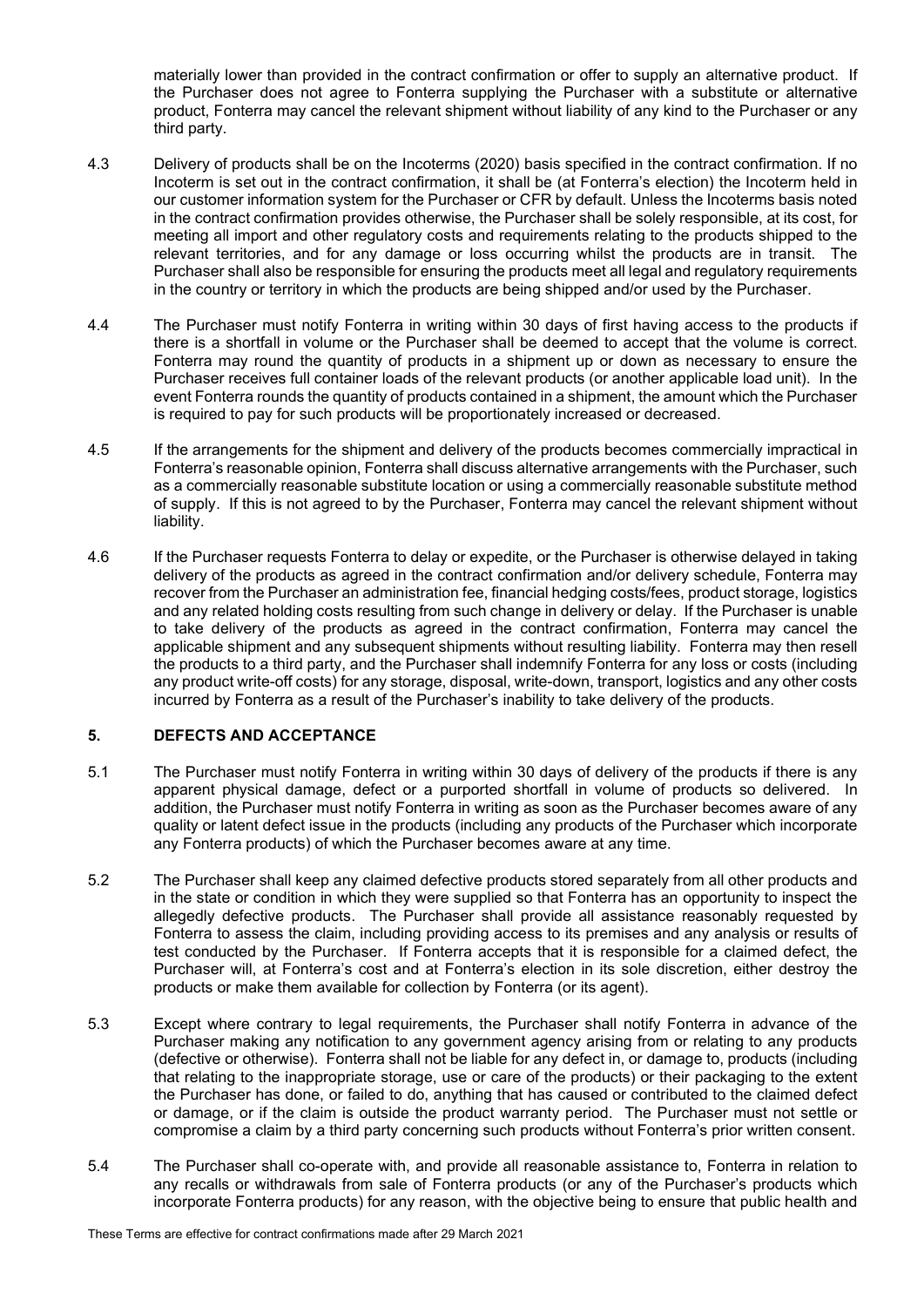# 6. RISK AND TITLE

.

- 6.1 Risk in all products passes to the Purchaser on delivery (as per applicable Incoterms basis) even though title may not. Title in all products remains with Fonterra until such time as full payment is made in cleared funds for all amounts owing by the Purchaser for the products supplied. Until the Purchaser has paid Fonterra in full, Fonterra may retake, sell or dispose of the products supplied and unpaid, which shall not affect any other rights Fonterra may have in connection with Purchaser's failure to perform.
- 6.2 Until payment has been received the Purchaser hereby grants to Fonterra a security interest in each and every part of the products (including any of the Purchaser's products incorporating the products supplied by Fonterra) and any proceeds thereof, for any amounts owing by the Purchaser to Fonterra from time to time.

#### 7. PRICE AND TAXES

- 7.1 Unless otherwise agreed in writing, the price for the products is as set out in the contract confirmation and/or the shipment schedule. The price may include any additional amounts for any incidental services as set out in the contract confirmation and/or shipment schedule (or any other customer-initiated changes to the contracted delivery schedule). The price per the contract confirmation may be increased or decreased in case of changes in an order as per Section 3.3. of these Terms.
- 7.2 Unless the Incoterms basis expressly provides otherwise, the price shall exclude applicable sales taxes, customs, excise, duties, levies, value-added or goods and services related tax. The price shall be increased to reflect any such costs being imposed on Fonterra and the Purchaser shall hold Fonterra harmless in respect of any such costs.

#### 8. PAYMENT AND INVOICING

- 8.1 Fonterra will not ship any product unless payment arrangements have been agreed with the Purchaser, which may involve letter(s) of credit, documentary collection, bank guarantee or deposit. Any payments made pursuant to any such arrangement shall be made net of any bank charges and must equate to the amount invoiced for the applicable products. If no such arrangements are in place shipment will be rolled to an agreed date and the Purchaser shall hold Fonterra harmless against any direct costs incurred by Fonterra resulting from such delay.
- 8.2 Where Fonterra has agreed in writing that the Purchaser will pay for products based on the date of the bill of lading for those products, Fonterra must receive payment by that agreed date or it may refuse to commence supply of any products. Where Fonterra has not extended credit to the Purchaser, Fonterra will provide an invoice for the relevant price and fees applicable to each shipment. Any supply delays and associated costs incurred due to a delay in any payment being received by Fonterra are the Purchaser's sole responsibility.
- 8.3 Payment of all invoices must be received on the due date specified in the contract confirmation or, if no due date is specified, within 15 days of invoice, in full without deduction, set-off or counterclaim. In the event the Purchaser grants Fonterra a direct debit mandate, a term of 30 days to direct debit will apply. If the Purchaser is required by law to make any deduction or withholding on account of tax from any sum payable to Fonterra, then the sum so payable will be increased to ensure that, after the making of such deduction or withholding, Fonterra receives a net sum equal to the sum that it would have received and so retained had no such deduction or withholding been made.
- 8.4 The Purchaser must notify Fonterra within 7 days of receiving the invoice if the Purchaser believes that the invoice is not correct, including full details of the claimed error. The Purchaser must make payment of the undisputed amount due on any disputed invoice on the due date. Once the dispute is resolved, the Purchaser must pay the resolved amount due within 14 days of the resolution. Where an invoice remains unpaid (whether in whole or in part) after the due date, and the Purchaser has not notified Fonterra of any genuine and reasonable basis for non-payment, the parties agree that there is no discrepancy or error with respect to the invoice.
- 8.5 If an invoice remains unpaid after the due date for payment Fonterra may: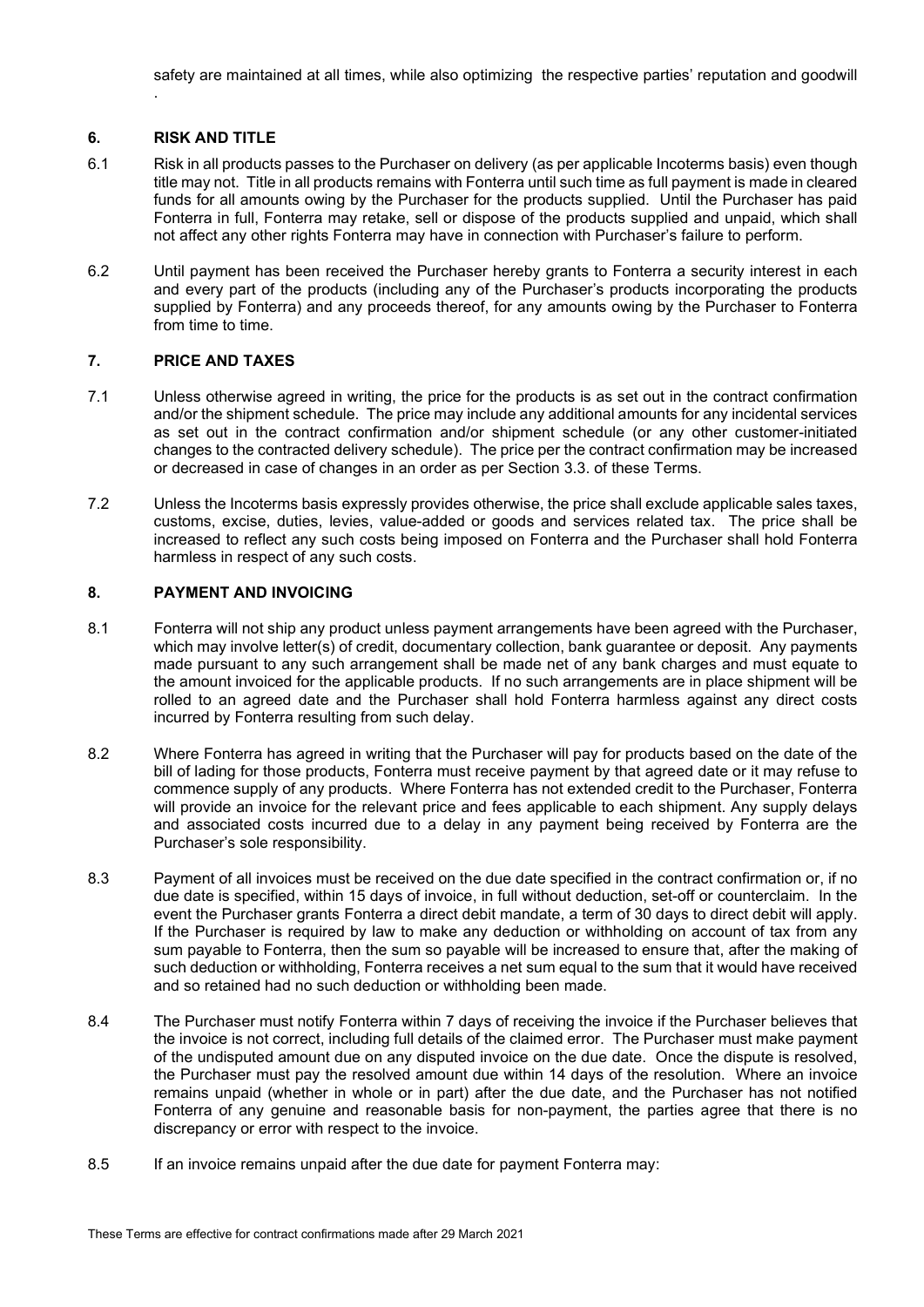- (a) charge penalty interest at the rate of 1.5% monthly (or, if less, the maximum amount permitted by law), such interest to accrue daily and compound monthly from the due date until payment has been received by Fonterra in cleared funds. Fonterra may also recover any collection charges, including attorneys' fees and expenses, incurred by Fonterra in attempting to recover any overdue amount from the Purchaser with a minimum of 15% of the amounts due;
- (b) withhold or defer any future shipment pending payment without liability to Fonterra; and/or
- (c) use applicable remedies (other than arbitration referred to in Section 12.8) such as obtaining judgment in Illinois courts that may be enforced against the Purchaser where this is available in accordance with local jurisdiction.
- 8.6 All references to amounts of money are references to the currency set out in the relevant contract confirmation or shipment schedule, or as otherwise agreed between the parties, and are payable in that currency.

## 9. DEFAULT

- 9.1 If the Purchaser is in breach of these Terms, or defaults, or becomes insolvent (within the meaning of that term as defined in the Uniform Commercial Code as adopted in the State of Illinois) or is reasonably likely to default in any payment due to Fonterra, or where a liquidator, receiver, controller, trustee or other insolvency administrator is appointed, or any similar situation occurs in respect of the Purchaser or any of its assets, Fonterra may:
	- (a) withhold or cancel the relevant shipment and/or any subsequent shipment; and/or
	- (b) retain any deposit the Purchaser may have paid and/or draw on any relevant L/C, bank guarantee or standby L/C; and/or
	- (c) reclaim and/or resell the products in the Purchaser's possession or under its control and may enter premises where Fonterra believes that the products are stored or held to do so, and recover from the Purchaser all costs of doing so; and/or
	- (d) cancel the applicable product supply contract,

and all monies owing and outstanding by the Purchaser on any account whatsoever will become immediately due and payable (without the requirement for notice from Fonterra). Fonterra will not be liable to the Purchaser for any losses it incurs as the result of exercising the above rights.

# 10. WARRANTIES

- 10.1 Fonterra warrants only (to the exclusion of any implied warranties or guarantees) that each product at the point of delivery meets the specifications (including as to residual shelf life) as set out in the Fonterra selling specification for the product type described, as supplemented by the contract confirmation and/or shipment schedule. TO THE MAXIMUM EXTENT PERMITTED BY LAW, FONTERRA MAKES NO OTHER REPRESENTATIONS OR WARRANTIES, AND EXPRESSLY DISCLAIMS IN RESPECT OF THE PRODUCTS, INCLUDING REPRESENTATIONS OR IMPLIED WARRANTIES CONCERNING FITNESS FOR PURPOSE, COMPLIANCE WITH ANY LAWS, REGULATIONS OR RULES OF ANY MARKET IN WHICH THE PRODUCTS ARE USED, SOLD OR OTHERWISE DEALT WITH, OR APPROPRIATENESS FOR THE PURCHASER'S NEEDS OF ANY PRODUCT, AND THE PURCHASER IS SOLELY RESPONSIBLE FOR ENSURING THAT THE PRODUCTS ARE FIT FOR THEIR INTENDED PURPOSES AND COMPLY WITH ALL APPLICABLE LAWS, REGULATIONS AND RULES IN THE JURISDICTION IN WHICH THE PRODUCTS WILL BE USED OR SOLD.
- 10.2 Fonterra may from time to time provide advice, recommendations and statements with respect to the products. However, Fonterra does not warrant or guarantee the accuracy or completeness of that advice, recommendations or statements or the results obtained through the use of the products. FONTERRA EXPRESSLY DISCLAIMS ANY LIABILITY FOR ANY DAMAGE TO THE PURCHASER FROM RELIANCE ON SUCH ADVICE, RECOMMENDATIONS OR STATEMENTS, WHICH SHALL BE AT THE PURCHASER'S OWN RISK HAVING MADE ITS OWN APPROPRIATE ENQUIRIES. Any sample, description or visual representation or details of product provided to the Purchaser are representative only and the actual product supplied may differ.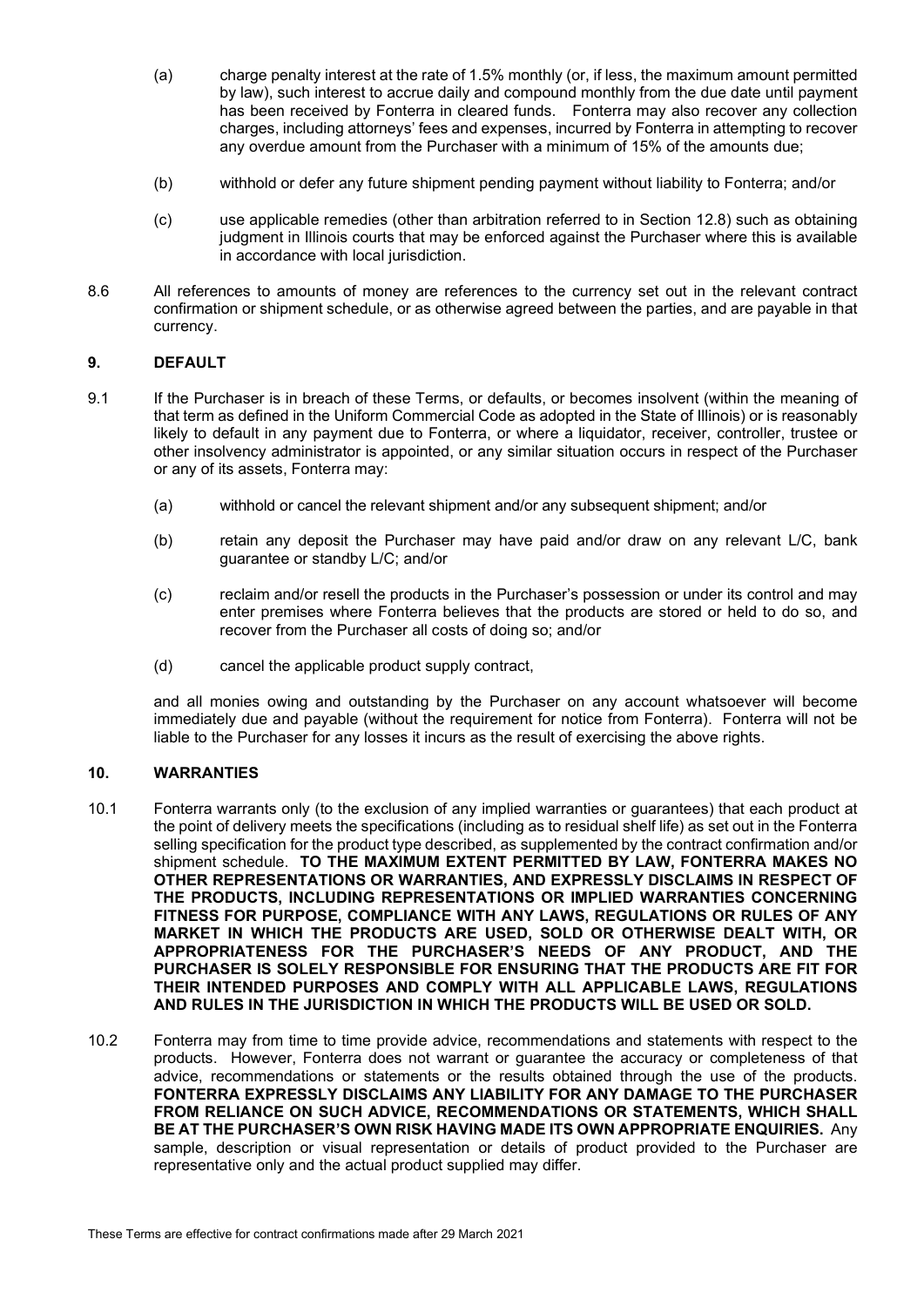10.3 If any product is sold to the Purchaser as stockfood, second quality or any similar classification, the Purchaser acknowledges that the products are not fit for human consumption and are sold on the representation from the Purchaser that the products will be exclusively used for the purpose of animal feed.

# 11. LIMITATION OF LIABILITY

- 11.1 Fonterra will not in any circumstances be liable for any claim in contract, tort (including negligence) or equity, under statute or otherwise unless notice of the claim is given in writing to Fonterra within 30 days of the Purchaser first becoming aware of a claim arising.
- 11.2 NOTWITHSTANDING ANYTHING CONTAINED IN THESE TERMS, FONTERRA WILL NOT BE LIABLE, AND EXPRESSLY DISCLAIMS LIABILITY, FOR ANY LOSS AND/OR DAMAGE TO ANY PERSON OR PROPERTY, ANY LOSS OF REVENUE, PROFITS, GOODWILL, BUSINESS OR ANTICIPATED BUSINESS, ANTICIPATED SAVINGS, ANY BUSINESS INTERRUPTION, LOSS OF DATA, OR ANY COSTS ASSOCIATED WITH PRODUCT RECALL , OR FOR ANY SPECIAL, INDIRECT OR CONSEQUENTIAL LOSS OR DAMAGES, OR SIMILAR DAMAGES, UNDER ANY THEORY OF TORT, CONTRACT, STRICT LIABILITY, OR OTHER LEGAL OR EQUITABLE THEORY, REGARDLESS OF WHETHER THAT LOSS OR DAMAGE WAS, OR OUGHT TO HAVE BEEN, CONTEMPLATED BY FONTERRA. FONTERRA WILL NOT BE LIABLE FOR ANY LOSS AND/OR DAMAGE ALLEGED TO ARISE FROM THE SUPPLY OF GOODS FOR ANY SPECIAL OR PARTICULAR PURPOSE, AND THE PARTIES AGREE THAT NO SUCH PURPOSE HAS BEEN COMMUNICATED TO FONTERRA AND IS EXPRESSLY DISCLAIMED.
- 11.3 If the products are delayed in being shipped to the Purchaser due to circumstances within Fonterra's reasonable control, Fonterra's maximum aggregate liability for any direct costs incurred by the Purchaser as a direct result of such delay is limited to five percent (5%) of the invoice value of the shipment that is the subject of the delay. This is the Purchaser's sole remedy in the event of delay.
- 11.4 If the products do not (i) comply with the agreed specifications or (ii) there is a total failure by Fonterra to supply the products (in each case due to reasons for which Fonterra is responsible), Fonterra may, following discussion with the Purchaser, determine whether to refund all or part of the price of the products (to the extent payment has been made), or replace or rework all (or the unrefunded) portion of the products. In addition to the this refund and/or replacement remedy (and subject at all times to Sections 11.1 and 11.2), where the Purchaser has incurred any direct costs or direct damages resulting from either (i) or (ii) above (in each case due to reasons which, and to the extent, Fonterra is responsible), Fonterra's maximum aggregate liability is (to the maximum extent permitted by law) limited to twenty percent (20%) of the relevant invoice value of the non-conforming products or the products failed to be delivered.

With respect to any other claim by the Purchaser against Fonterra, whether made in contract, tort (including negligence) or equity, under statute or otherwise, that directly or indirectly arises out of or in connection with any product supply governed by these Terms (in each case due to reasons which, and to the extent, Fonterra is responsible, and subject at all times to Sections 11.1 and 11.2), where the Purchaser has incurred any direct costs or direct damages Fonterra's maximum aggregate liability is (to the maximum extent permitted by law) limited to twenty percent (20%) of the relevant invoice value of the products the subject of the claim.

- 11.5 Any reworking of the products under Section 11.4 11.3shall be effected at such place as Fonterra may specify and Fonterra may require the Purchaser to arrange for the transport, at Fonterra's cost, of any such products to be reworked or made good.
- 11.6 Where the Purchaser contends that costs or damages arising from any third-party claim are Fonterra's liability (and as a precondition to Fonterra accepting any such liability), the Purchaser irrevocably grants Fonterra the sole control of the defense and all related settlement negotiations and other proceedings, and the Purchaser shall assist and co-operate with Fonterra as reasonably requested regarding any third-party claim in relation to the products. Purchaser agrees to notify Fonterra as soon as practicable of any third-party claim for which it contends that Fonterra is liable, but in no event within fewer than 30 days following receipt of such a claim, and in accordance with Section 12.1 of these Terms.
- 11.7 The Purchaser shall indemnify Fonterra for any liability, costs, damages or claims suffered by Fonterra and caused directly or indirectly by the Purchaser's handling, storage, use or sale of the products, or by any negligent act or omission or breach of any law applicable to the handling, storage, use or sale of the products (including as incorporated into another good or service) by the Purchaser. Fonterra agrees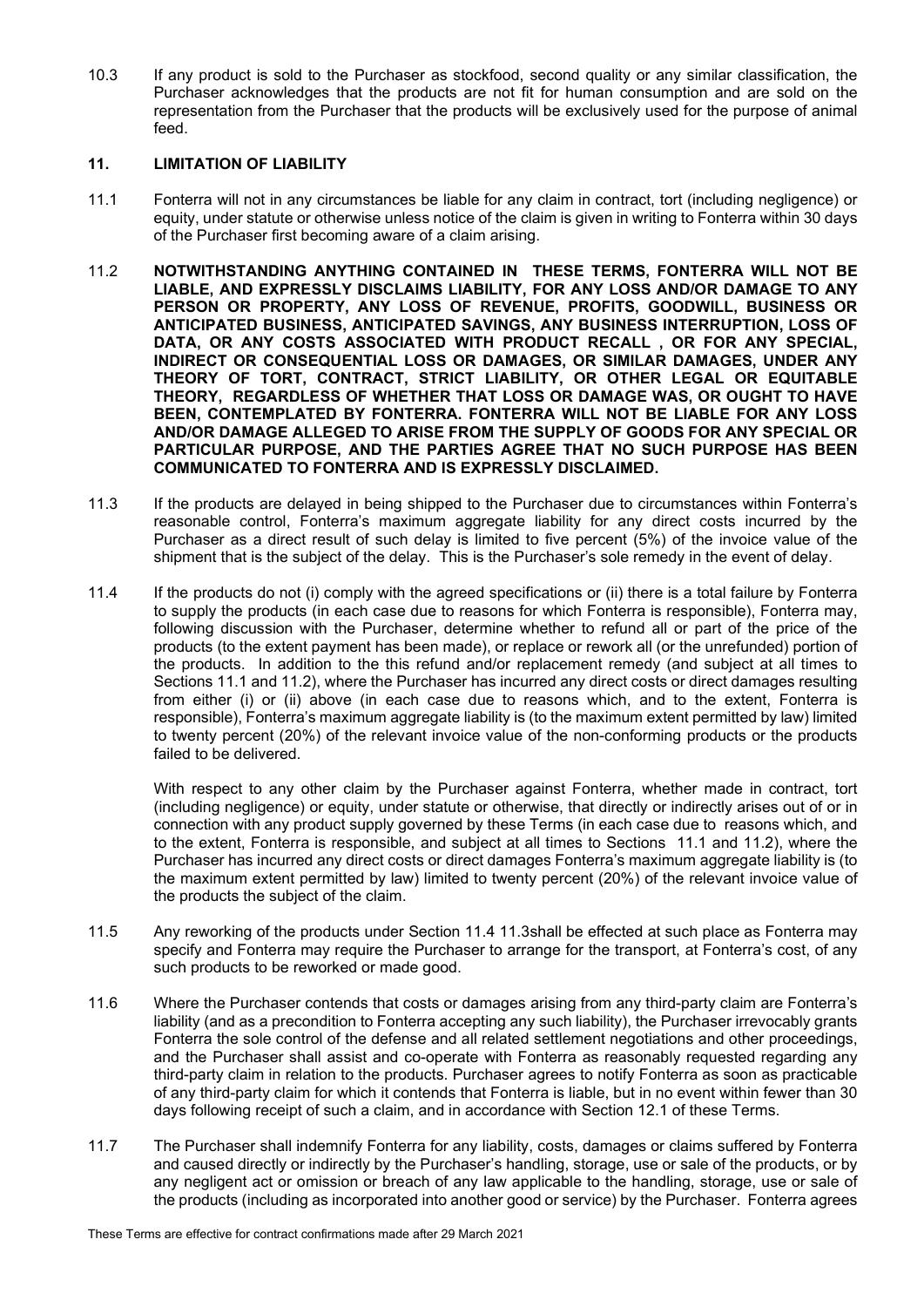to notify Purchaser as soon as practicable of any claim for which it seeks indemnity, but in no event within fewer than 30 days following Fonterra's determination that it is entitled to indemnification and will do so in accordance with Section 12.1 of these Terms.

# 12. GENERAL

- 12.1 All notices under these Terms must be in writing and delivered by one party to the other at the address that the other specifies from time to time. Where any notice is required to be given by the Purchaser to Fonterra under these Terms in respect of any damage, defect or shortfall in the contracted volume of products, the Purchaser shall do so within the time period stated in these Terms or Fonterra shall not be liable in respect of any claim or potential claim. The Purchaser shall provide full details of the alleged damage, defect or shortfall in volume with the products, and subsequently shall continue to provide any other information reasonably requested by Fonterra.
- 12.2 The Purchaser agrees that any packaging accompanying the products which identifies the product as being manufactured or supplied by Fonterra must be disposed of in a manner that prevents its re-use or, if it is to be re-used, must be modified in appearance so that no reference or connection to Fonterra can be made. Unless expressly otherwise agreed in writing, the Purchaser acknowledges and warrants that any products purchased under these Terms are purchased solely for its own use and that the Purchaser will not on-sell the products in any market.
- 12.3 Any confidential information or intellectual property provided by Fonterra in connection with the products, including any price list, the contract confirmation and shipment schedule, remains at all times Fonterra's confidential and proprietary information and may be used by the Purchaser solely to complete the relevant shipment and for no other purpose and must otherwise be kept in strict confidence by the Purchaser. The Purchaser agrees that damages are not an adequate remedy for any breach of this Section and that Fonterra may seek an injunction or other interim relief to protect its rights. Fonterra will hold in confidence any information which the Purchaser identifies in writing to Fonterra as being confidential.
- 12.4 All intellectual property which is owned by, or is proprietary to, or which is created as a result of or in connection with the provision of the products, shall remain owned exclusively by Fonterra. The Purchaser has no right or interest in or licence to use any of Fonterra's intellectual property (including trademarks) without Fonterra's prior written consent.
- 12.5 The Purchaser shall not give or make any undertaking, assertion or representation in relation to the products without Fonterra's prior approval in writing.
- 12.6 The United Nations Convention on Contracts for the International Sale of Goods does not apply to these Terms or any transaction conducted in accordance with, or pursuant to, these Terms.
- 12.7 These Terms supersede and exclude all discussions, representations, terms and/or conditions of trade, and all written or oral agreements, arrangements and understandings between Fonterra and the Purchaser, whether made during negotiations between Fonterra and the Purchase, in the order for the products, or at any subsequent time.
- 12.8 These Terms are governed by the law of Illinois, to the exclusion of the law of any other jurisdiction to the maximum extent permitted by law. Any dispute, difference or claim arising out of or in connection with a product supply contract or these Terms or the validity thereof, including the determination of the scope or applicability of this agreement to arbitrate, if not resolved by any informal dispute mechanism agreed between the parties, shall be determined by arbitration in Chicago, Illinois before one arbitrator. The arbitration shall be administered by JAMS pursuant to its Comprehensive Arbitration Rules and Procedure. Judgment on the Award may be entered in any court having jurisdiction. This Section shall not preclude parties from seeking provisional remedies in aid of arbitration from a court of appropriate jurisdiction. The language of the arbitration will be English.
- 12.9 Any personal information collected by the Purchaser or Fonterra in connection with these Terms must only be used or disclosed for the purposes of ensuring performance of these Terms and any future like arrangement. This may include disclosure within the parties' respective organisations and to other parties involved in performing these Terms. Fonterra and the Purchaser agree to comply with relevant privacy laws in respect of any personal information collected in connection with these Terms, any shipments and any future like arrangement.